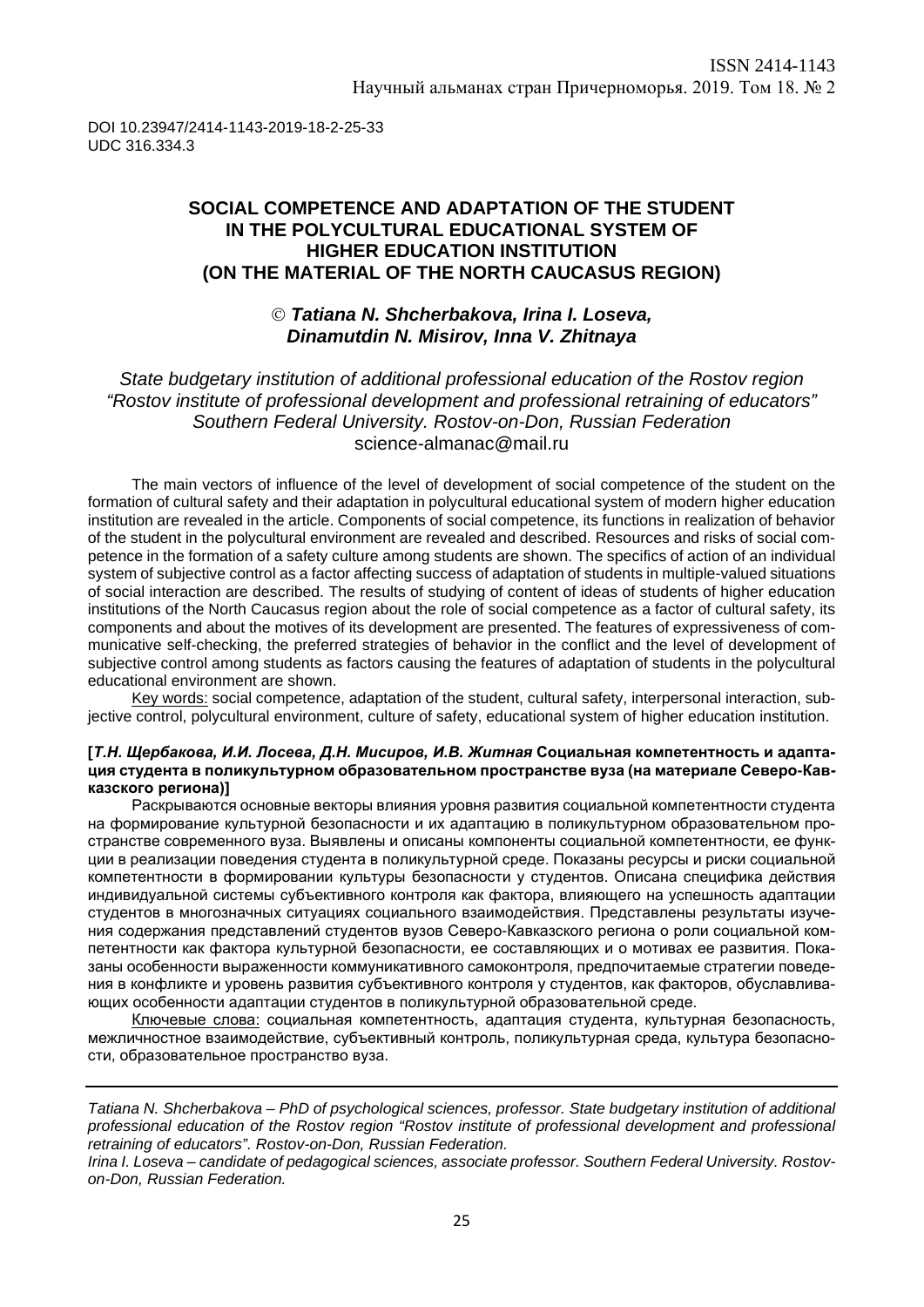*Dinamutdin N. Misirov – candidate of psychological sciences, associate professor. Southern Federal University. Rostov-on-Don, Russian Federation.*

*Inna V. Zhitnaya – candidate of pedagogical sciences, associate professor. Southern Federal University. Rostov-on-Don, Russian Federation.*

*Щербакова Татьяна Николаевна – доктор психологических наук, профессор. ГБУ ДПО РО РПК и ППРО, г. Ростов-на-Дону, Российская Федерация.*

*Лосева Ирина Ивановна – кандидат педагогических наук, доцент. Южный федеральный университет, г. Ростов-на-Дону, Российская Федерация.*

*Мисиров Динамутдин Несретдинович – кандидат психологических наук, доцент. Южный федеральный университет, г. Ростов-на-Дону, Российская Федерация.*

*Житная Инна Викторовна – кандидат педагогических наук, доцент. Южный федеральный университет, г. Ростов-на-Дону, Российская Федерация.*

Various transformations of sociocultural space of life of the modern person impose special requirements to his resources as a subject of adaptation. It updates the problem of search of the constructs providing adaptability and stability of the personality in the entropy environment that allows to develop successfully and to interact effectively in the polycultural social space, developing cultural safety. Obviously, the social competence and subjective control can act as similar constructs. The importance of studying of the problem of the role of social competence and subjective control as basic psychological determinants of constructive adaptation and productive functioning of the personality in the modern polycultural environment, and of the factors promoting cultural safety, increases due to the need of formation and development of culture of safety of the person.

In the development of adaptive opportunities of the identity of the student and in the formation of a safety culture the special role is played by social competence and subjective control performing selective, regulating, regulatory functions in the management plan of its social activity in the polycultural environment of higher education institution.

The individual system of subjective control of the student integrates conceptual, tactical and operational levels. Subjective control allows to harmonize the relations between the subject and others in various situations of interaction in the polycultural environment.

At the same time at the conceptual level there is a regulation of the valuable relation to the different interactions and there is also the control of "a permissibility measure" of these or those behavioral reactions and statements. The tactical level controls and regulates contents and intensity of activity of an adequate, relevant situation. The operational level of subjective control is responsible for the affective and strong-willed regulation of functional conditions of the person and it carries out their correction.

The highly developed subjective control corresponds to the autonomy of the subject and its ability to adapt successfully, defining the purposes and making productive decisions, carrying out the choice and bearing responsibility for the situational and the delayed effects of the own activity.

In the context of modern problems of adaptation of the subject, E. Fromm's ideas concerning the types of orientation (productive and destructive) defining the nature of activity in the society are interesting.

The type of orientation participates in regulation and control of adaptive activity. The productive orientation is connected with adequate self-realization, at the same time interests and features of other people are considered. The person respecting and accepting himself learns of productive love to others that is designated as "a life mode". The destructive orientation prevents natural self-expression, there is an exploitation of potentialities of the personality, but not self-realization, other people are considered as means of achievement of the goals, this is "a possession mode" [10].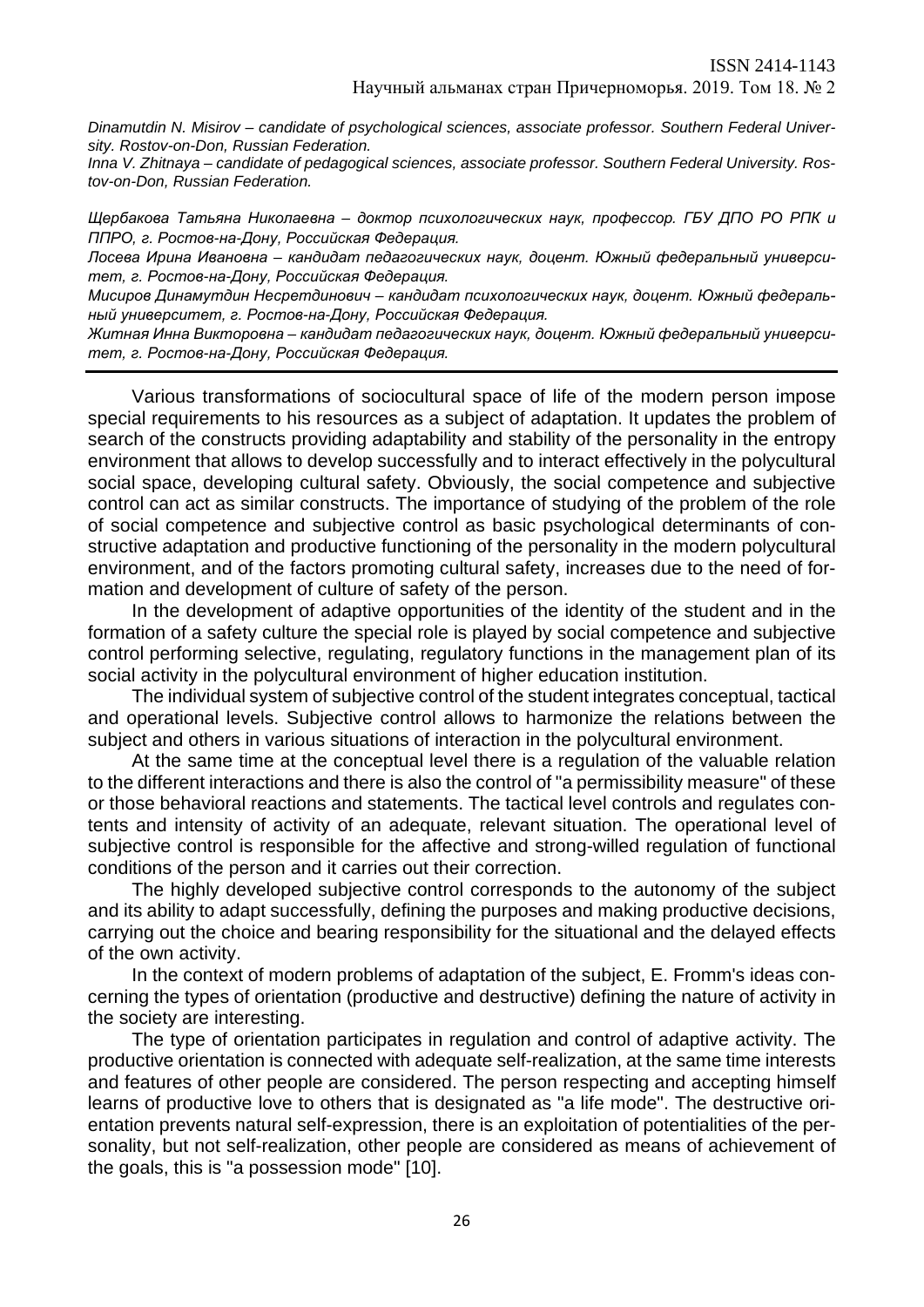The large role in adaptation in the polycultural environment is played by the living position of the personality defining the ways of self-presentation and self-determination of the student reflecting his vital values and the needs of the subject. From the point of view of A.G. Asmolov [2] there are different types of activity of the subject: the typical for the society behavior of representatives of a certain community regulated by the system of traditions, social norms, social stereotypes and standards, the typical for the society lines of the personality, socially approved values. In the case the person is not beyond social and role behavior, his freedom is limited by the choice of means for achievement of the goals. In this situation, the adaptive trends of activity predominate. The individual and subject level of behavior is ruled by the semantic installations of the subject. This level provides the choice of a format of behavior in the situation of fight of various motives [8]. The controlling role of semantic installations of the personality is shown in the situation of ambiguity, in the situation of meeting with not programmed events or with actions of others.

In the polycultural environment the resources of subjective control of the student are actively shown in the situations demanding to make a choice, containing problem and conflict meanings. Here the well-developed subjective control becomes a guarantee of successful adaptation and constructive interaction with representatives of other cultures and [ethnic](https://context.reverso.net/%D0%BF%D0%B5%D1%80%D0%B5%D0%B2%D0%BE%D0%B4/%D0%B0%D0%BD%D0%B3%D0%BB%D0%B8%D0%B9%D1%81%D0%BA%D0%B8%D0%B9-%D1%80%D1%83%D1%81%D1%81%D0%BA%D0%B8%D0%B9/ethnic+groups)  [groups.](https://context.reverso.net/%D0%BF%D0%B5%D1%80%D0%B5%D0%B2%D0%BE%D0%B4/%D0%B0%D0%BD%D0%B3%D0%BB%D0%B8%D0%B9%D1%81%D0%BA%D0%B8%D0%B9-%D1%80%D1%83%D1%81%D1%81%D0%BA%D0%B8%D0%B9/ethnic+groups)

From the point of view of T.N. Scherbakova the subjective control is a special form of organization of the self-relation of the subject to itself and to the reality. The existence of this psychological education allows the student, being himself, to overcome the sociocultural setting, going beyond the transcendental activity [11].

It is important to understand that today cultural safety includes freedom of the selfpresentation, responsibility for cultural correctness of the social behavior, ability to build productive cooperation in the conditions of polycultural resources and risks.

Allocation of trends of manifestation of mechanisms of internal control is lawful, they are focused on adaptation of the student to cash conditions of activity; on realization of the social approved actions and also connected with identity, self-determination and creativity. Here the personality assumes responsibility in cultural safety and shows above-situational activity, takes a certain critical position in relation to this phenomenon. Subjective control as a steady, integrated characteristic of the subject, is the cornerstone of ability to self-government, to the accepting of liability and also to the attribution of fault in a failure situation.

In modern polycultural educational system of higher education institution the student acts in real situations of interaction with others which are characterized by high dynamism existence of certain calls and risks, in this context the realization of an individual system of subjective control depends, to a large extent, on the level of development of social competence and ways of permission of the arising conflict situations [3].

The ability to analyze polycultural social conditions, to allocate informational saturated markers, to predict the effects of specific actions, increases the probability of constructive adaptation of the student. Here the formation of constructive styles of the personality (cognitive, emotional, style of communication and activity and, at last, lifestyle) is important [1].

The student`s emotions and feelings in relation to others take part in the system of subjective control of social behavior and other types of activity. Emotions can act as internal barriers or the initiating beginning of realization of certain acts. The emotional and estimated attitude towards others and towards yourself is an important component of process of adaptation of the student [9].

The social competence reflects the degree of constructability of the student as a subject of interaction in polycultural educational system of higher education institution, providing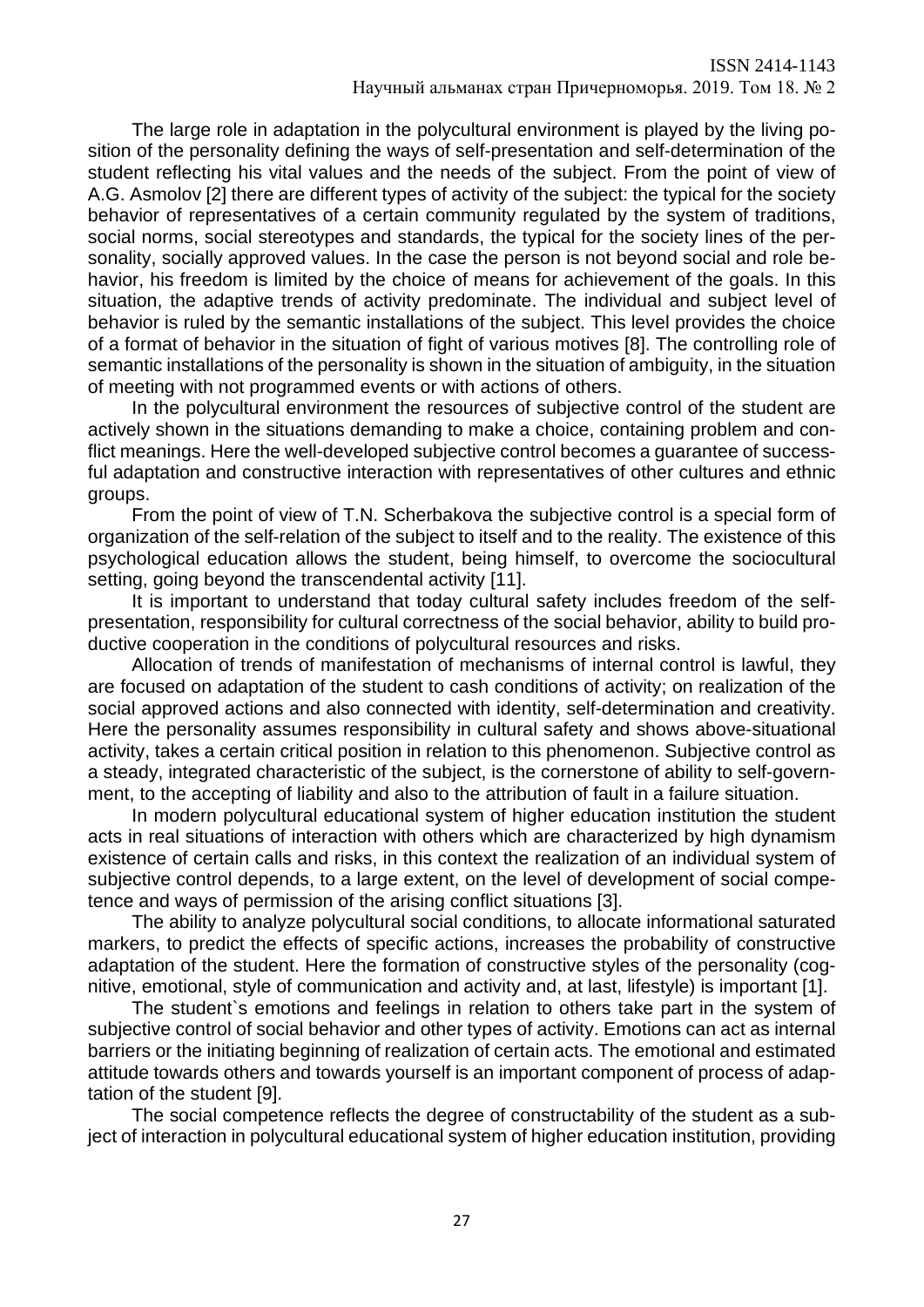adequacy and efficiency of adaptation, achievement of the real purposes in the special social context of the polycultural environment and providing the modeling and realization of optimum communication of different levels [5].

This type of competence allows the student to analyze problem situations of interaction; to find various alternative solutions; to choose the optimum strategy of behavior, predicting the results of the actions.

In R. Ulrich's concept the psychological portrait of the social and competent person is presented. The portrait includes characteristics thanks to which, the person gets an opportunity: "… to make the decision concerning himself and to seek for understanding of his own feelings and requirements; to forget the blocking unpleasant feelings and his own uncertainty; to represent, to achieve the goals in the most effective way; to understand the desires, expectations and requirements of other people correctly, to consider their rights; to analyze the area determined by the social structures and institutions and to analyze the role of their representatives and to include this knowledge in his own behavior; to represent how, taking into account specific circumstances and time, to behave, taking into consideration other people, restrictions of social structures and his own requirements; to give himself the report that the social competence has nothing in common with aggression and that it supposes respect of the rights and duties of others" [6, 477 p.].

The student having social competence finds the optimum balance between the aspiration to be autonomous, individual and the need to follow norms and values of the polycultural environment, that leads to successful adaptation. The deficit development of social competence produces inadequate centration on others, or on himself, this process complicates successful adaptation.

Modern psychologists consider competence of social interactions as a good possession of the subjective, cognitive and emotional schemes of behavior providing the success of contextual social interaction, at the same time, the behavior of the person has to be estimated positively by the people around and bring it positive consequences [4].

The low level of development of social competence produces decrease in activity, fear of social contacts or aggression and deviant behavior. Coming into interpersonal contacts in the system of the polycultural educational environment of higher education institution, the student faces a number of problems: multiple layers of the polycultural environment; uncertainty of the forecast of reactions of others and results of contact. The high level of development of social competence expands a framework of opportunities of manifestation of an initiative, creativity and an adequate situation of adaptability, overcoming risks in situations of interaction of different complexity.

In modern psychology it is proved that the social competence includes abilities to reach rational compromise between the personal purposes of the self-presentation and self-realization and the purposes of other members of the group that provides successful social adaptation and, in the final plan, promotes strengthening of cultural safety [12, 13].

In the researches of psychologists it is shown that the social competence is based on rather high level of social intelligence and, at the same time, on the ability to transform the person and his activity in interaction process constructively. In terms of the constructive approach the person does not just react to the external reality, but also designs it according to the level of social competence.

Today it is possible to state about the existence of a certain interrelation between social intelligence, social abilities and social competence of V.N. Kunitsyn, N.V. Kazarinov, V.M. Pogolsh [6]. The high level of development of social competence and the shown social intelligence promote adaptability, allow the person to keep autonomy and to be authentic. Respectively, among the functions of social competence there are adaptive, approximate and integrating functions.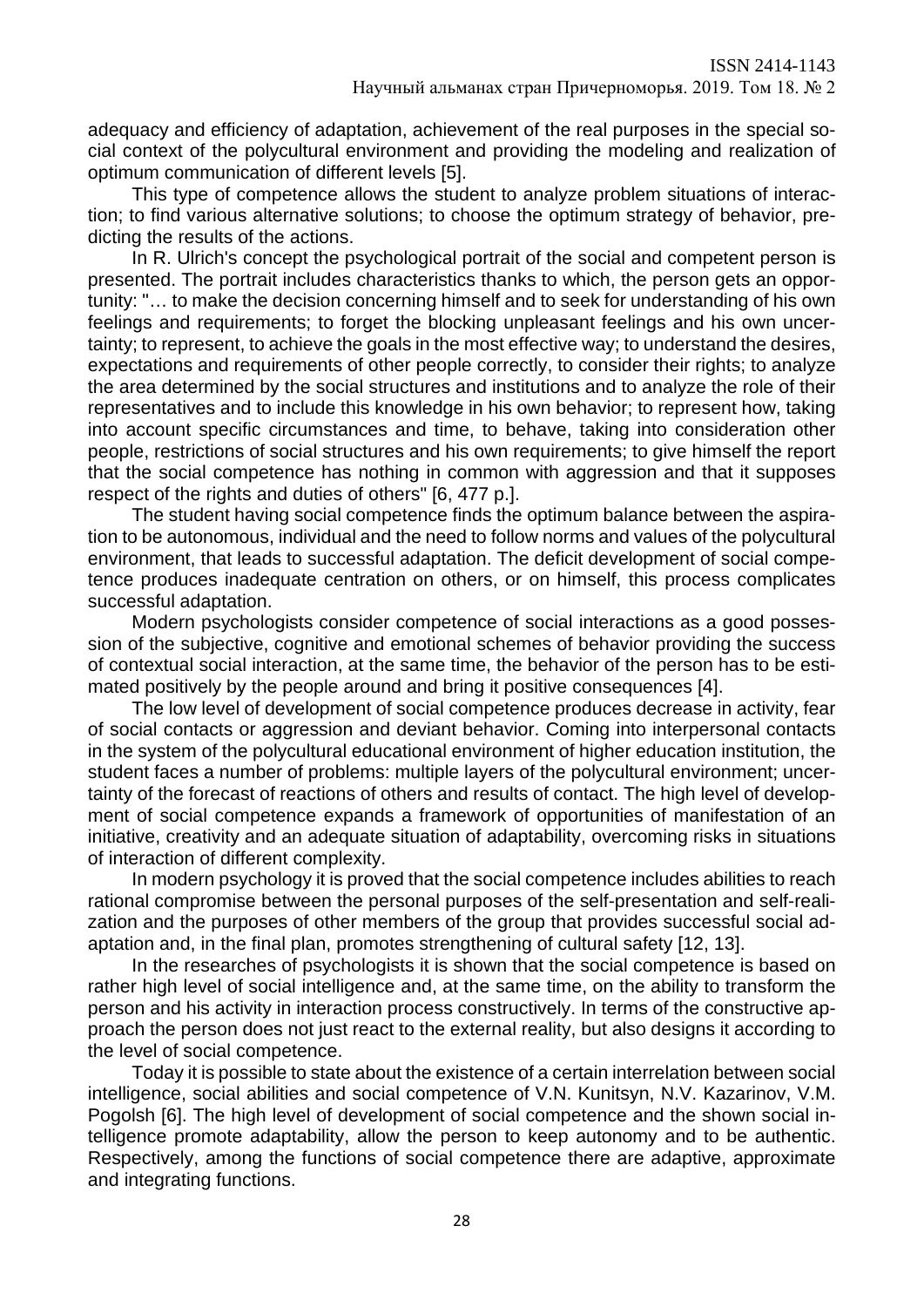The analysis of psychological problems of adaptation of students to the polycultural conditions during the vocational training, show that they correlate with the degree of the created social competence. The cultural and social metamorphoses taking place in the modern social situation of development of youth are reflected in the content of social thinking, they touch on the issues of identity, consciousness and vital plans [7].

The success of social adaptation of the student is reached due to manifestation of social competence in the solution of problems of creation of the effective relations: "I am the updated society". In psychology the following main components of social competence are allocated: the motivational component which is shown in the aspiration to acquire the status of the competent subject of social interactions, the ability to realization of productive models of social behavior; the installations on acceptance and assimilation of requirements of modern polycultural social reality, the ability to design predictively the effective formats of interaction, working for the ensuring of cultural safety.

Empirical studying of components of social competence of students was carried out in several directions. Students of Southern Federal University (SFU) and Dagestan State Pedagogical University (DSPU) (250 respondents) participated in the research. These higher education institutions are characterized by the existence of pronounced polycultural educational space. The analysis of the results of the sociological analysis showed that Russians, Ukrainians, Ossetians, Armenians, Azerbaijanians, Greeks, Tabasaran people, Kabardians, Georgians study in SFU. The same various palette of national list of students is also presented in DSPU, they are Dargins, Avars, Lezgians, Kumyks, Laks, Ukrainians, Russians, Armenians, Georgians, Kabardians, Tabasaran people. In this context the students get experience of polycultural interaction, the nature of which, in general, influences the formation of cultural safety. As empirical methods of the research the author's questionnaire "I am a society", standard diagnostic techniques were used: level of subjective control (E.F. Bazhin, E.A. Golyshkin, A.M. Etkind); test of communicative control (M. Snider).

First of all, the ideas of students about contents, factors and mechanisms of formation of social competence as a factor of successful adaptation in the polycultural educational environment of higher education institution were studied. For this purpose, the author's questionnaire was used. It allows to find out the following positions: the ideas of students about social competence; understanding of its role in success of interaction in the polycultural environment; content of motivation of competence; self-assessment of level of social competence; request for its development.

The analysis of the obtained data showed that for the surveyed selection of students, the insufficient clearness and versatility of ideas of a substantial originality of social competence and its projections is characteristic. The analysis and typification of the obtained as a result of questioning information allowed to allocate the types of these representations: "the deep understanding of other people", "the ability to contact effectively", "the ability to have an impact", "the ability to use the opportunities", "the ability to position yourself correctly".

Among the motives of development of social competence, the first rank is appropriated to "the desire to be successful and accepted"; then to "the need to compliant with modern standards"; "the aspiration to expand communication borders"; "to understand yourself and others better"; "to be able to get out of a difficult situation"; "to work in the team effectively"; "to rule the behavior".

The results characterizing the students` self-assessment of their own reserves of growth of social competence are of interest: 53% of students appreciate them highly and consider the possibilities of development only in the aspect of learning of any concrete techniques and methods of interaction. Only 19% of students consider that they need to develop their competence significantly in respect of interaction in the polycultural educational environment as a guarantee of successful adaptation.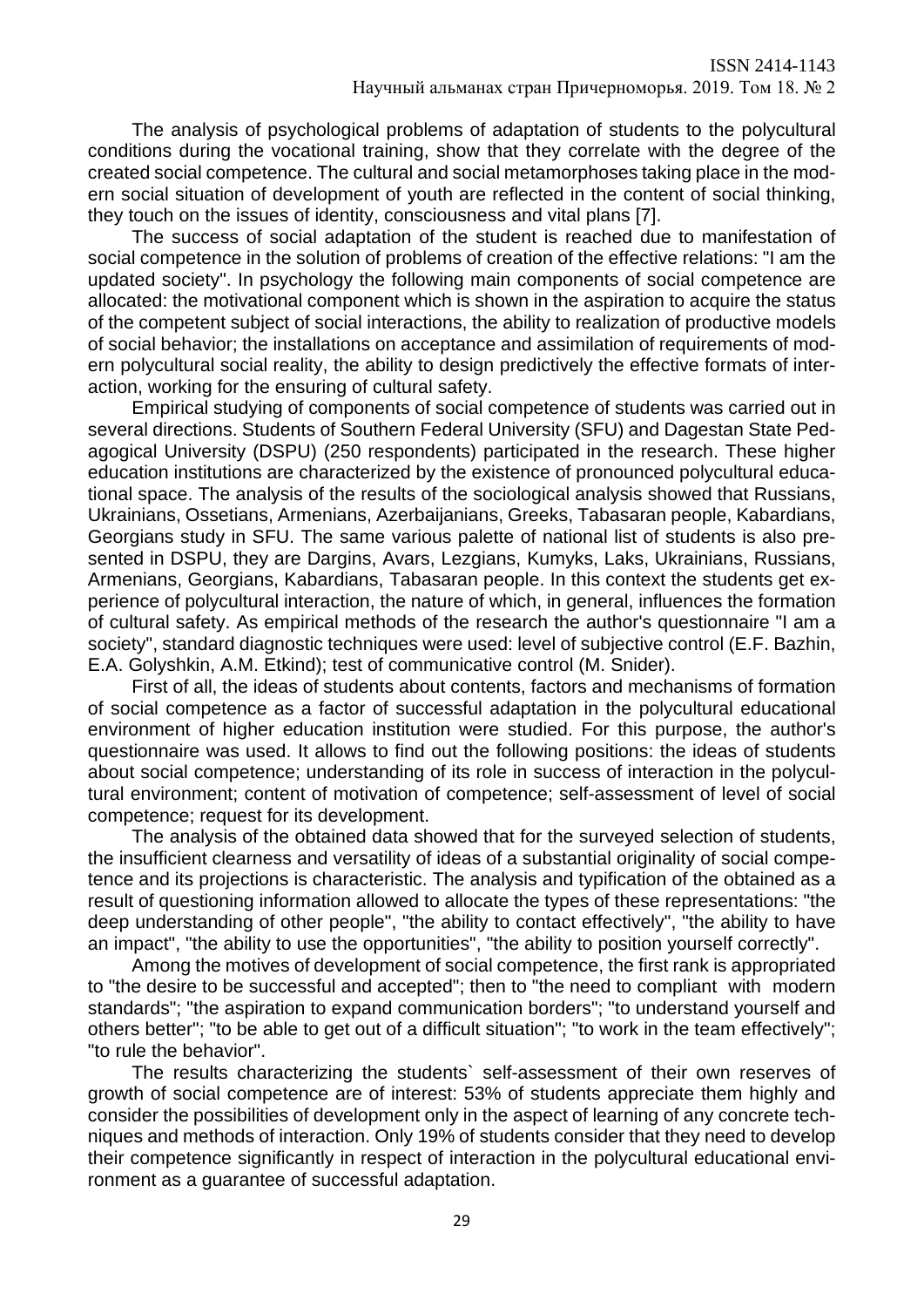At the same time, the students focus their attention on the need of development, for the purposes of successful adaptation in the polycultural educational environment, of the communicative, social and perceptual and interactive abilities, abilities of creative, constructive resolution of conflicts; abilities to work in the team and the organization of cooperation and also the development of an attractivity and improvement of self-checking. In the complex of social and psychological qualities, which respondents-students would like to possess, the following are especially allocated: "leadership skills", "authoritativeness", "attractivity", "selfcontrol", "optimism", "the trust to yourself", "initiative", "charisma" and "sociability".

First of all, among the factors motivating on the development of social competence the following are distinguished: "the aspiration to be a winner in difficult situations", "the interest in techniques of communication", "personal problems", "the desire to form the own team", "the need to agree", "the desire of personal growth" and "fashion for success".

The individual system of subjective control of the developing subject adjusts and regulates the process of constructive adaptation in individual practice of life of the student, therefore, its studying is of great importance. As a result of the research the groups having certain preferences in the sphere of control stood out clearly: the students giving preference to the internal control (58%), giving preference to the external control (42%).

Respondents of the first group consider themselves responsible for the choice of means and methods of interaction, they focus on their own living position, they control their behavior in difficult situations well, show high motivation of success and relative autonomy from the opinion of people around, they consider criticism; they are capable and ready to realize reformative behavior.

At the second group of respondents the orientation to the external control is accurately expressed, attribution of responsibility for their own failures by another is characteristic; the low level of self-checking in extreme situations; insufficiently developed abilities to structure time and space of interaction independently; uncertainty; self-presentation problems; the appeal to the external factors at the moments of failures.

The analysis of the research results allowed to draw a conclusion that there are certain differences in manifestation of features of communicative control and there are some types of characteristic difficulties in the field of self-checking in communication: the unexpressed ability of management of the own health (27%); the loss of control in difficult communicative situations (19%); difficulties in control of verbal activity and nonverbal behavior (15%); the low control of emotional states (23%); feeling of uncertainty during the interaction (16%).

Today the problem of social competence is in the center of studying of professional and psychological health of students, of their successful adaptation in the polycultural educational environment of higher education institution and opportunities of cultural development of safety. The social competence of students causes their successful adaptation in modern higher education institution, the possibility of high educational and professional achievements due to realization in practice of interaction of constructive strategy of social behavior and adequate manifestations in the polycultural social context. This type of competence and the individual integrated system of subjective control of the student promotes the effective adaptation at the point of the optimum activation of personal resources, of the reflexive assessment of relevant and potential risks, of the increase in self-control, of the development of ability of psychological support.

The social competence is considered as the complete system integrating a number of structural components, the independent psychological education contributing to the development of psychological safety of the personality in the polycultural educational environment. The influence of social competence on the success of educational professional activity of the student is carried out thanks to the realization of gnostic, selective, reflexive, projective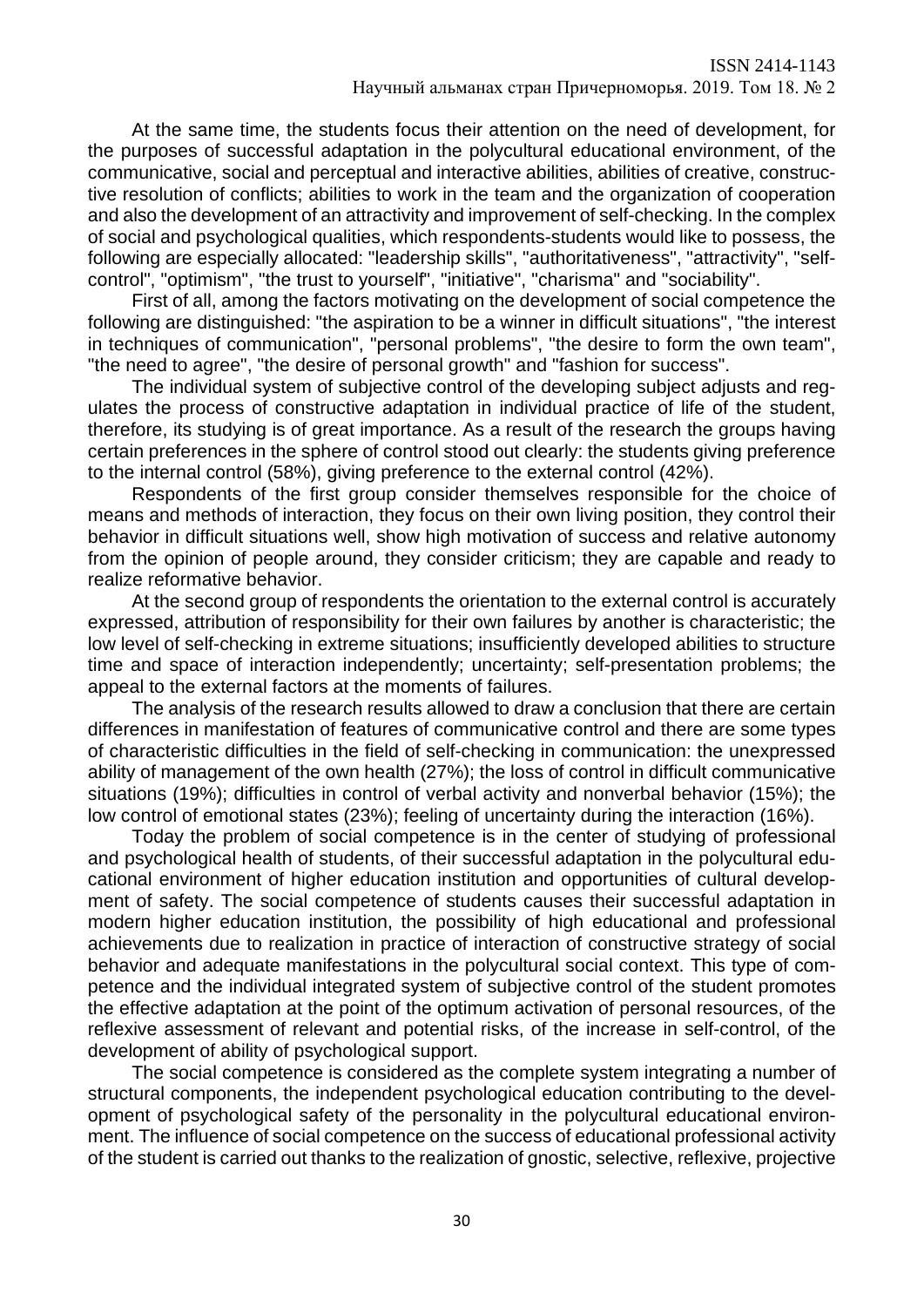and reformative functions. The development of social competence of the student as a subject of interaction in the polycultural educational environment of higher education institution goes through a number of stages: "informing", "reflection", "development", "design".

The influence of social competence on success of adaptation and formation of safety culture of students is carried out due to the expansion of knowledge in the issues of polycultural interaction, the organization of positive cooperation with other subjects of educational process of higher education institution; the expedient use of individual resources; minimization of communicative and interactive risks, broadcasting of models of interaction; demonstration of ways of constructive resolution of conflicts; creation of emotional comfort in communication situations; formation of psychologically safe environment in the educational environment of higher education institution.

Students can be differentiated on certain groups, based on the differences in manifestation of social competence concerning the type of the strategy of behavior in the conflict, the level of formation of communicative self-checking, extent of development of subjective control, psychological readiness for establishment of productive contacts in the polycultural educational environment, ability to the reflection of resources and risks of the situation, to forecasting and modeling of effective adaptation.

# *Литература*

- 1. *Адлер А.* Очерки по индивидуальной психологии. пер с нем. / Альфред Адлер. Москва: Когито-Центр, 2002. 218 с.
- 2. *Асмолов А.Г.* Оптика просвещения: социокультурные перспективы: монография / А.Г. Асмолов. 2-е изд. Москва: Просвещение, 2015. 447 с.
- 3. *Богданов Е.Н.* Психология личности в конфликте: учебное пособие / Е.Н. Богданов, В.Г. Зазыкин; [Калуж. гос. пед. ун-т им. К.Э. Циолковского]. 2-е изд. Санкт-Петербург: Питер, 2004. 221 с.
- 4. *Бодалев А.А.* О психологическом понимании Я человека / А.А. Бодалев // Мир психологии. 2002. № 2 (30). С. 12-17.
- 5. *Клищевская М.В.* К проблеме профессионального развития / М.В. Клищевская // Вестник московского университета [Сер. 14. Психология]. 2002. № 4. С. 3-11.
- 6. *Куницына В.Н.* Межличностное общение: учебник для вузов / В.Н. Куницына, Н.В. Казаринова, В.М. Погольша. Санкт-Петербург: Питер, 2001. 544 с.: ил. (Серия «Учебник нового века»). Режим доступа%:https://mykonspekts.ru/2- 116327.html. Дата обращения: 25.03.2019.
- 7. *Поминова О.А.* Психолого-педагогическое сопровождение образовательного процесса / О.А. Поминова // Высшее образование сегодня. 2004. № 4. С. 56- 58.
- 8. *Рябикина З.И.* Личность как субъект формирования бытийных пространств: монография / З.И. Рябикина; под ред. В.В. Знакова, З.И. Рябикиной // Субъект, личность и психология человеческого бытия. Москва: Институт психологии РАН, 2005. 384 с.
- 9. *Творогова Н.Д.* Познание другого и межличностное восприятие в общении / Н.Д. Творогова // Мир психологии. 2006. № 4. С. 103-106.
- 10. *Фромм Э.* Иметь или быть? Пер. с англ. / Э. Фромм. Киев: «Ника-Центр», «Вист-С», 1998. 270 с. Режим доступа: http://lib.ru/PSIHO/FROMM/haveorbe2.txt\_withbig-pictures.html. Дата обращения: 14.04.2019.
- 11. *Щербакова Т.Н.* Педагог как носитель и транслятор субъектности: монография / Т.Н. Щербакова, Р.Х. Ганиева. Ростов-на-Дону: АПН СКНЦ ВШ, 2006. 166 с.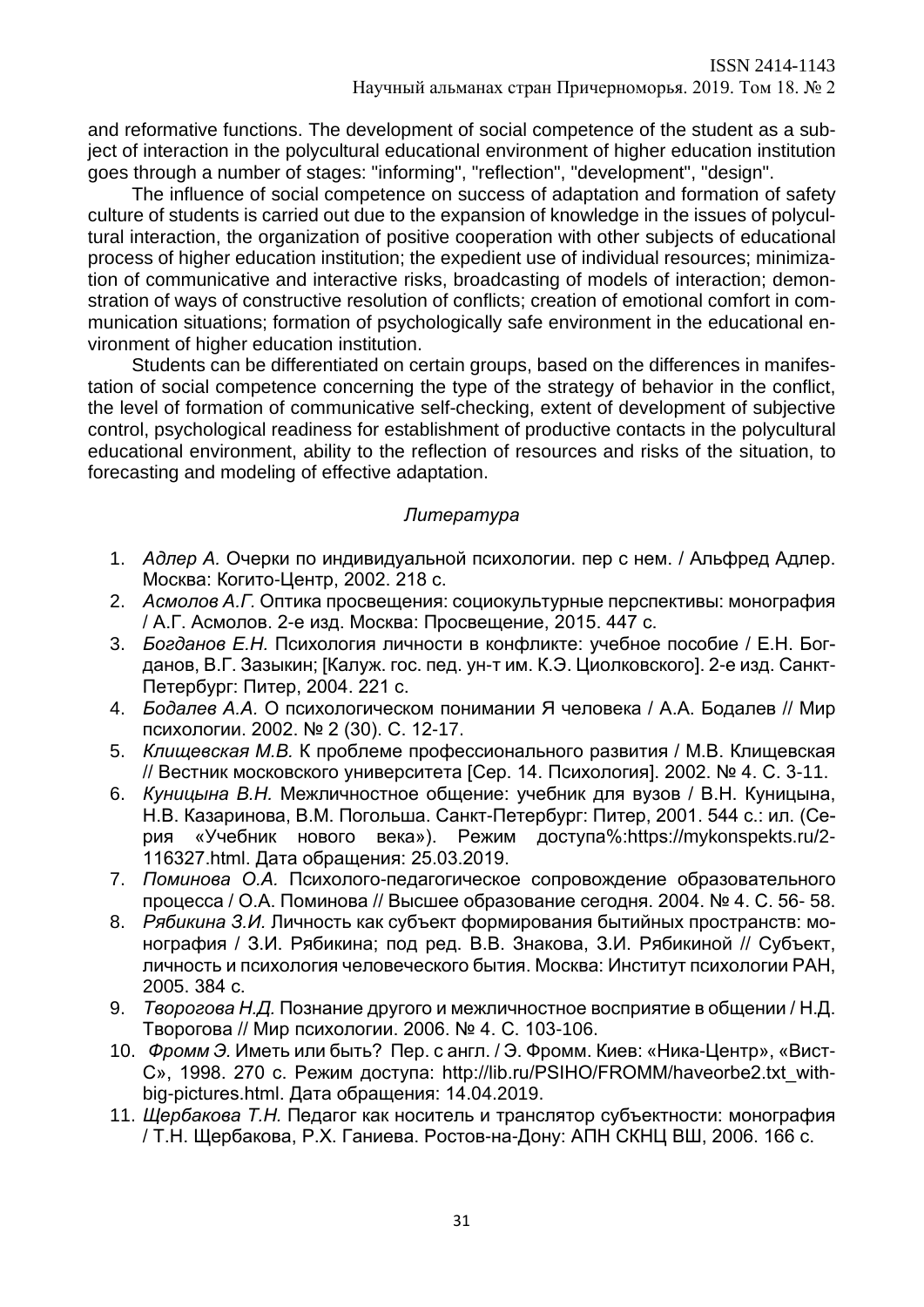- 12. *Щербакова Т.Н.* Социальная компетентность будущих педагогов как фактор успешной социализации молодежи: материалы докладов форума / Т.Н. Щербакова, Д.Н. Мисиров // Человек в мире культуры: духовно-нравственное воспитание и развитие: международный педагогический форум. Ростов-на-Дону: ИПО ПИ ЮФУ, 2010. С. 513-520.
- 13. *Щербакова Т.Н.* Социальная компетентность и успешность адаптации студентов / Т.Н. Щербакова, Х.Х. Тамасханова, А.И. Кладько // Государственное и муниципальное управление. Ученые записки СКАГС. 2017. № 1. С. 207-211.

# *References*

- 1. *Adler A.* Ocherki po individual'noi psikhologii: per s nem. Al'fred Adler. [Sketches on individual psychology: translated from German. Alfred Adler]. Moscow: Kogito-center, 2002. 218 p. (in Russian).
- 2. *Asmolov A.G.* Optika prosveshcheniia: sotsiokul'turnye perspektivy: mono-grafiia. A.G. Asmolov. [Education optics: sociocultural prospects: monograph. A.G. Asmolov]. The 2nd edition. Moscow: Education, 2015. 447 p. (in Russian).
- 3. *Bogdanov E.N.* Psikhologiia lichnosti v konflikte: uchebnoe posobie. E.N. Bogdanov, V.G. Zazykin; [Kaluzh. gos. ped. un-t im. K.E. Tsiolkovskogo]. [Psychology of the personality in the conflict: education guidance. E.N. Bogdanov, V.G. Zazykin; Kaluzh state pedagogical university of K.E. Tsiolkovsky]. The 2nd edition. Saint Petersburg: 2004. 221 p. (in Russian).
- 4. *Bodalev A.A.* O psikhologicheskom ponimanii Ia cheloveka. A.A. Bodalev. Mir psikhologii. [About psychological understanding "I of the person". A.A. Bodalev. The World of psychology]. 2002. No. 2 (30). pp.12-17. (in Russian).
- 5. *Klishchevskaia M.V.* K probleme professional'nogo razvitiia. M.V. Kli-shchevskaia. Vestnik moskovskogo universiteta. Ser. 14. Psikhologiia. [To the problem of professional development. M.V. Klishchevskaya. The bulletin of the Moscow university. Issue 14. Psychology]. 2002. No. 4. pp. 3-11. (in Russian).
- 6. *Kunitsyna V.N.* Mezhlichnostnoe obshchenie. Uchebnik dlia vu-zov. V.N. Kunitsyna, N.V. Kazarinova, V.M. Pogol'sha. [Interpersonal communication. The textbook for higher education institutions. V.N. Kunitsyna, N.V. Kazarinova, V.M. Pogolsha]. Saint Petersburg: 2001. 544 p: (Textbook of a New Century series). Available at: https://mykonspekts.ru/2-116327.html mode. (Accessed 25 March 2019).
- 7. *Pominova O.A.* Psikhologo-pedagogicheskoe soprovozhdenie obrazovatel'nogo pro-tsessa. O.A. Pominova. Vysshee obrazovanie segodnia. [Pominova O.A. Psychology and pedagogical maintenance of educational process. O.A. Pominova. The Higher education today]. 2004. No. 4. pp. 56 - 58. (in Russian).
- 8. *Riabikina Z.I.* Lichnost' kak sub"ekt formirovaniia bytiinykh prostranstv. Monografiia. Z.I. Riabikina; pod red. V.V. Znakova, Z.I. Riabikinoi. Sub"ekt, lichnost' i psikhologiia chelovecheskogo bytiia. [Personality as a subject of formation of living spaces. Monograph. Z.I. Ryabikina; under the editorship of V.V. Znakov, Z.I. Ryabikina. The Subject, the personality and psychology of human life]. Moscow: Institute of psychology of RAS, 2005. 384 p. (in Russian).
- 9. *Tvorogova N.D.* Poznanie drugogo i mezhlichnostnoe vospriiatie v obshchenii. N.D. Tvorogova. Mir psikhologii. [Knowledge of another and interpersonal perception of communication. N.D. Tvorogova. World of psychology]. 2006. No. 4. pp. 103-106. (in Russian).
- 10. *Fromm E.* Imet' ili byt'? per. s angl. E. Fromm. [To have or to be? Translated from English. E. Fromm.]. Kiev: "Nika Center", "Vist-S", 1998. 270 p. Available at: